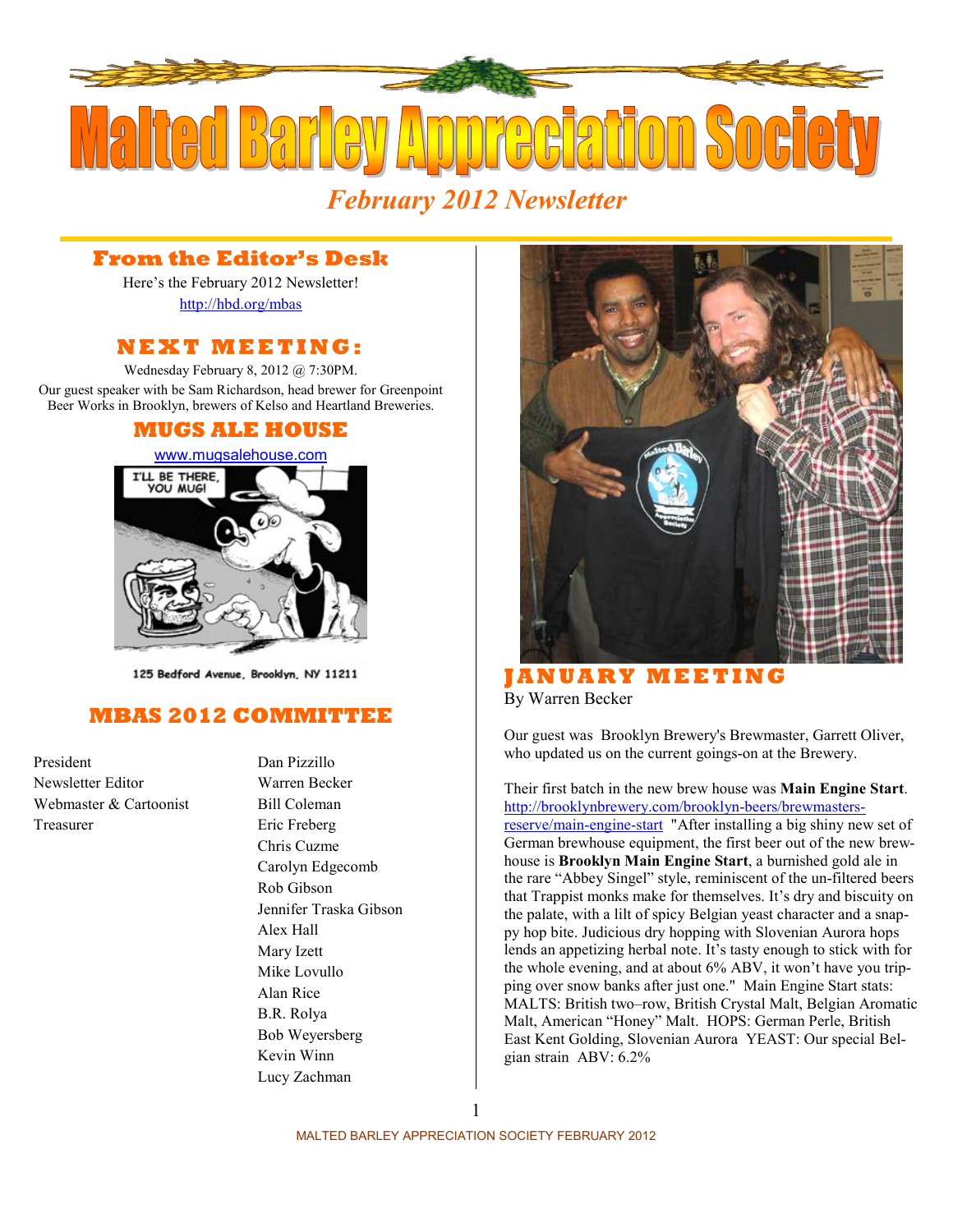

First beer of the sampling was the **Radius** 4.8% ABV Saison. Named after the "5 blocks of brewing", this is a light spicy saison with a peppery Dupont Yeast, a "sessionable flavor." "**Radius** is a saison that harks back to the days when farmhouse beers were session beers, full of flavor, but light enough that you could stick with them all day or all evening. At only 4.8% ABV, Radius is among the lightest beers we've ever made, but it's packed with flavor. Our Belgian yeast strain gives complex spicy notes and some bright orange zest flavors, while Perle and Aurora hops give a zippy bitterness and a pleasant floral aroma. **Radius** is bone-dry, unfiltered, hoppy, and refreshing."



Special version of **Local One** was poured. Made with Pino Noir wines leaves, and aged in second use bourbon barrels. Yeasts and grapes share the PH acidity. It uses the "chemistry of the 90+ wines." Garrett mentioned the name as **Cuvee de Crushing**, referring to the **Wild One Beer with Wine**.

[http://brooklynbrewery.com/brooklyn-beers/big-bottles/brookly](http://brooklynbrewery.com/brooklyn-beers/big-bottles/brooklyn-local-1)n[local-1](http://brooklynbrewery.com/brooklyn-beers/big-bottles/brooklyn-local-1)

Next was a new, **Mary Maple Porter**, which uses maple syrup procured from a 500 acre farm outside of Syracuse, NY. The tasty brew is made with 50 barrel batch, use 50 gallons of syrup. By contrast, it takes approximately 50 gallons of to make 1 gallons of syrup. The caramelizing of maple, with **Black Ops Imperial** 

**Stout**, water and the addition of Styrian and Golden Hops to create this 7.5-8.5% ABV malty beer.

[http://brooklynbrewery.com/brooklyn-beers/brewmaster](http://brooklynbrewery.com/brooklyn-beers/brewmasters-reserve/mary-s-maple-porter)s[reserve/mary-s-maple-porter](http://brooklynbrewery.com/brooklyn-beers/brewmasters-reserve/mary-s-maple-porter)



The 4 year old **Black Ops** vintage was our last sampled beer. This delicious 10% Imperial Stout, which was bottled in 2007, had large notes of rum-raison and bourbon barrel-aging flavors. "Barrel-aged in Woodford Reserve bottles. **Black Ops** is a robust stout concocted by the Brooklyn brewing team under cover of secrecy and hidden from everyone else at the brewery. Supposedly, "Black Ops" was aged for four months in bourbon barrels, bottled flat, and re-fermented with Champagne yeast, creating big chocolate and coffee flavors with a rich underpinning of vanillalike oak notes."



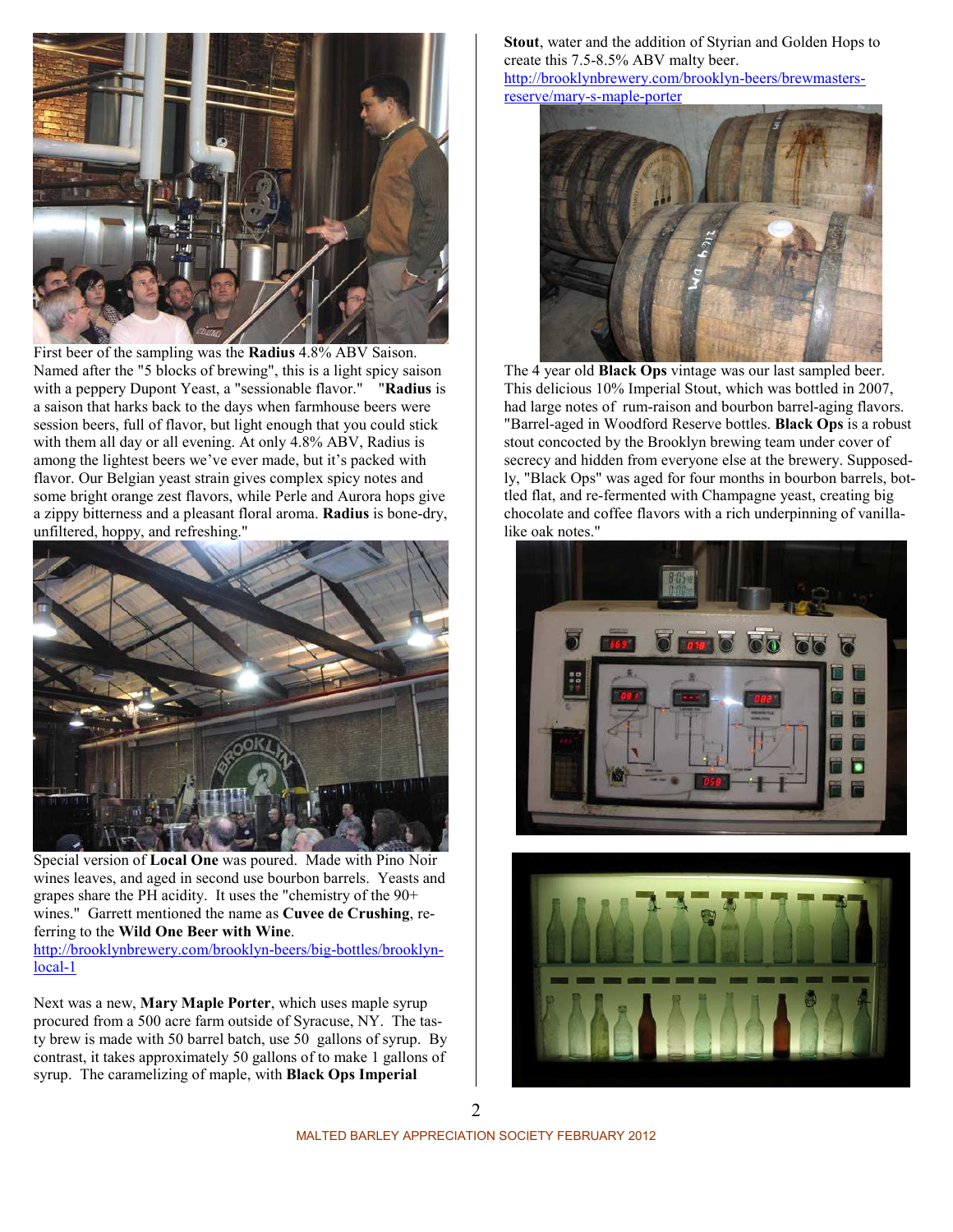





#### **H O M E B R E W I N G C O M P E T I T I O N S :**

# **BREWERS ASSOCIATION** eertown **ORG**

[http://www.homebrewersassociation.org/pages/competitions/club-only](http://www.homebrewersassociation.org/pages/competitions/club-only-competitions)[competitions](http://www.homebrewersassociation.org/pages/competitions/club-only-competitions)



[http://www.bjcp.org/apps/comp\\_schedule/competition\\_schedule.php](http://www.bjcp.org/apps/comp_schedule/competition_schedule.php)



# **Homebrew Alley 6**

*Homebrew Alley VI was held on January 29, 2012 at Brooklyn Brewery.* [www.homebrewalley.org](http://www.homebrewalley.org/).

## **N Y C E V E N T C A L E N D A R :**

<http://www.beermenus.com/events>

02/09, Thu. 3:15PM [Fermented NY Craft Beer Crawl](http://www.beermenus.com/events/7483-fermented-ny-craft-beer-crawl) at East Village (\$65.00)

02/09, Thu. 3:00PM [Sour and Wild Ale Night...](http://www.beermenus.com/events/7532-sour-and-wild-ale-night) at [Copper Mine Pub](http://www.beermenus.com/places/762-copper-mine-pub)

02/09, Thu. 7:00PM [Kelso Beer Dinner](http://www.beermenus.com/events/7556-kelso-beer-dinner)  at Fornino's Park Slope (\$45.00)

02/09, Thu. 7:00PM [Innis & Gunn Free Sampling](http://www.beermenus.com/events/7714-innis-gunn-free-sampling) at [One Stop Beer Shop](http://www.beermenus.com/places/3165-one-stop-beer-shop)

02/11, Sat. 1:00PM [Fermented NY Craft Beer Crawl](http://www.beermenus.com/events/7471-fermented-ny-craft-beer-crawl) at Williamsburg, Brooklyn (\$65.00)

02/11, Sat. 12:00PM [Brewed in Brooklyn Tour](http://www.beermenus.com/events/7461-brewed-in-brooklyn-tour) at Williamsburg, Brooklyn (\$60.00)

02/11, Sat. 7:30PM [Valentine Beer Pairing Featuring La Chouffe](http://www.beermenus.com/events/7587-valentine-beer-pairing-featuring-la-chouffe) at [Maloney's Pub & Grill](http://www.beermenus.com/places/1798-maloney-s-pub-grill)

02/11, Sat. 1:00PM [Kelso Beer Tasting at Superstar Beverage](http://www.beermenus.com/events/7687-kelso-beer-tasting-at-superstar-beverage) at [Superstar Beer City](http://www.beermenus.com/places/2102-superstar-beer-city)

02/11, Sat. 7:00PM [Dine on Gourmet Indian Food with the Pe](http://www.beermenus.com/events/7702-dine-on-gourmet-indian-food-with-the-perfect-beer-pairing)r[fect Beer Pairing](http://www.beermenus.com/events/7702-dine-on-gourmet-indian-food-with-the-perfect-beer-pairing) at an Intimate, Private Dinner (\$75.00)

3

MALTED BARLEY APPRECIATION SOCIETY FEBRUARY 2012